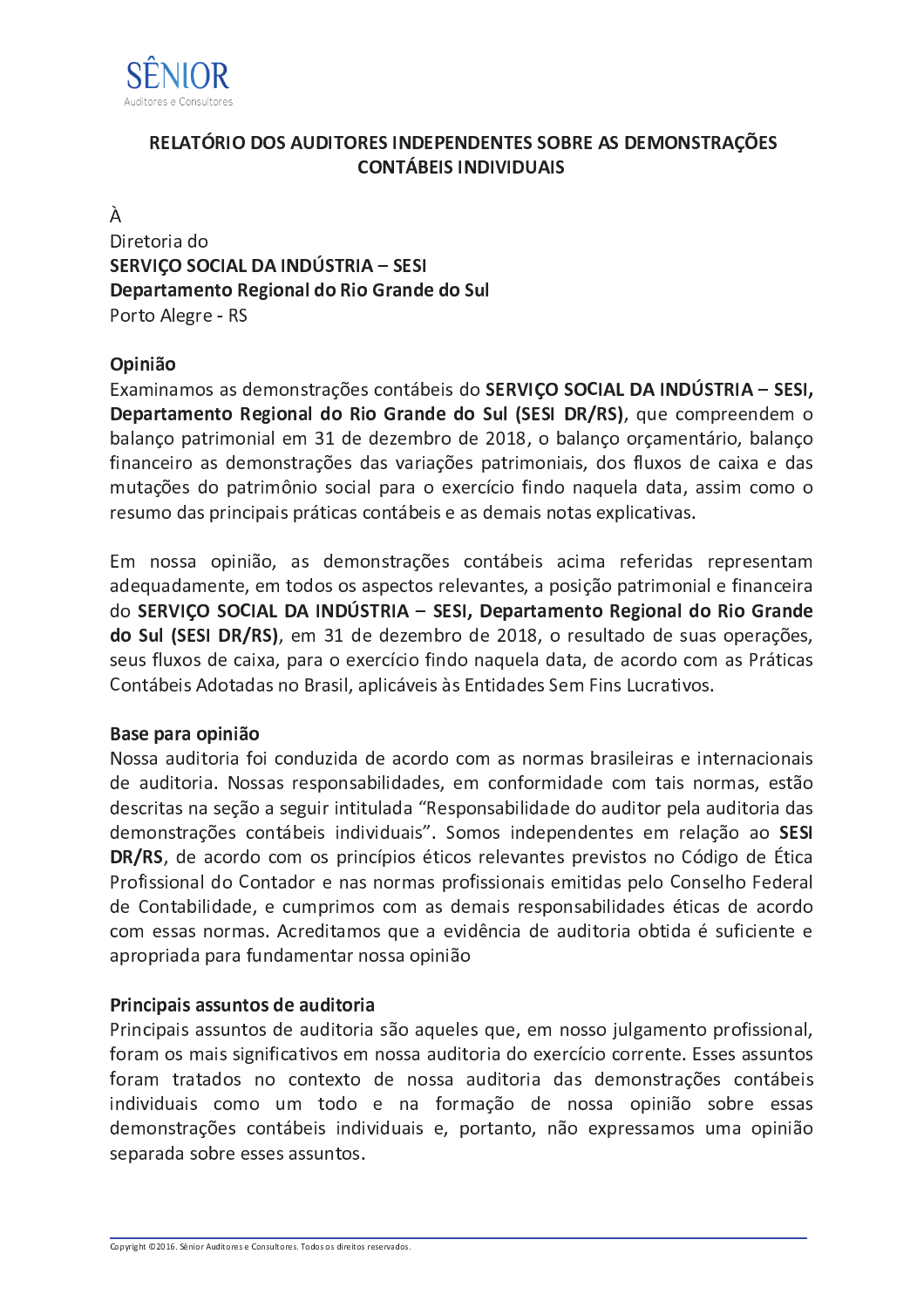

#### Outros assuntos - Demonstrações contábeis do exercício anterior

Os valores individuais, relativos ao balanço patrimonial em 31 de dezembro de 2017, o balanço orçamentário, balanço financeiro as demonstrações das variações patrimoniais, dos fluxos de caixa e das mutações do patrimônio social e as respectivas notas explicativas, referentes ao exercício findo em 31 de dezembro de 2017, utilizadas para fins de comparabilidade, auditadas por outros auditores independentes, sendo emitido em 06 de fevereiro de 2018, relatório de auditoria sem ressalvas

### Outras informações que acompanham as demonstrações contábeis individuais e o relatório do auditor

A administração do SESI DR/RS é responsável por essas outras informações que compreendem o Relatório da Administração.

Nossa opinião sobre as demonstrações contábeis individuais não abrange o Relatório da Administração e não expressamos qualquer forma de conclusão de auditoria sobre esse relatório.

Em conexão com a auditoria das demonstrações contábeis, nossa responsabilidade é a de ler o Relatório da Administração e, ao fazê-lo, considerar se esse relatório está, de forma relevante, inconsistente com as demonstrações contábeis individuais ou com nosso conhecimento obtido na auditoria ou, de outra forma, aparenta estar distorcido de forma relevante. Se, com base no trabalho realizado, concluirmos que há distorção relevante no relatório da administração, somos requeridos a comunicar esse fato. Não temos nada a relatar a este respeito.

### Responsabilidades da Administração e da governança pelas demonstrações contábeis individuais

A Administração é responsável pela elaboração e adequada apresentação das demonstrações contábeis individuais de acordo com as práticas contábeis adotadas no Brasil e com as normas internacionais de relatório financeiro (IFRS), emitidas pelo International Accounting Standards Board (IASB), e pelos controles internos que ela determinou como necessários para permitir a elaboração de demonstrações contábeis livres de distorção relevante, independentemente se causada por fraude ou por erro.

Na elaboração das demonstrações contábeis individuais, a administração é responsável pela avaliação da capacidade do SESI DR/RS continuar operando, divulgando, quando aplicável, os assuntos relacionados com a continuidade operacional e o uso dessa base contábil na elaboração das demonstrações contábeis individuais, a não ser que a administração pretenda liquidar o SESI DR/RS ou cessar suas operações, ou não tenha nenhuma alternativa realista para evitar o encerramento das operações.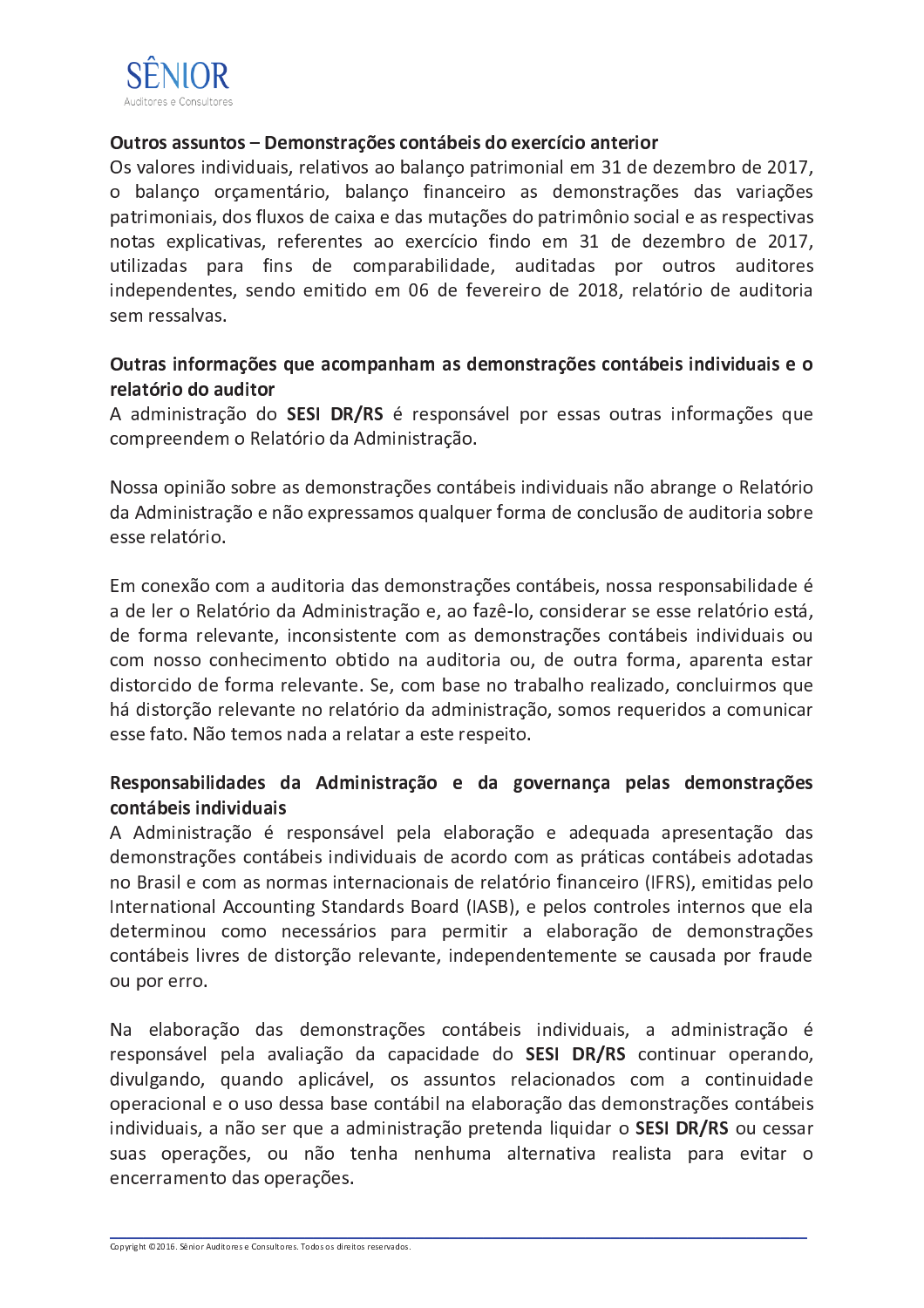

Os responsáveis pela governança do SESI DR/RS são aqueles com responsabilidade pela supervisão do processo de elaboração das demonstrações contábeis.

# Responsabilidades do auditor pela auditoria das demonstrações contábeis individuais

Nossos objetivos são obter segurança razoável de que as demonstrações contábeis individuais, tomadas em conjunto, estão livres de distorção relevante, independentemente se causada por fraude ou erro, e emitir relatório de auditoria contendo nossa opinião. Segurança razoável é um alto nível de segurança, mas não uma garantia de que uma auditoria realizada de acordo com as normas brasileiras e internacionais de auditoria sempre detectam as eventuais distorções relevantes existentes. As distorções podem ser decorrentes de fraude ou erro e são consideradas relevantes quando, individualmente ou em conjunto, possam influenciar, dentro de uma perspectiva razoável, as decisões econômicas dos usuários tomadas com base nas referidas demonstrações contábeis.

Como parte de uma auditoria realizada de acordo com as normas brasileiras e internacionais de auditoria, exercemos julgamento profissional, e mantemos ceticismo profissional ao longo da auditoria. Além disso:

- · Identificamos e avaliamos os riscos de distorção relevante nas demonstrações contábeis individuais, independentemente se causada por fraude ou erro, planejamos e executamos procedimentos de auditoria em resposta a tais riscos, bem como obtemos evidência de auditoria apropriada e suficiente para fundamentar nossa opinião. O risco de não detecção de distorção relevante resultante de fraude é maior do que o proveniente de erro, já que a fraude pode envolver o ato de burlar os controles internos, conluio, falsificação, omissão ou representações falsas intencionais.
- Obtemos entendimento dos controles internos relevantes para a auditoria para planejarmos procedimentos de auditoria apropriados nas circunstâncias, mas não com o objetivo de expressarmos opinião sobre a eficácia dos controles internos da Fntidade.
- · Avaliamos a adequação das políticas contábeis utilizadas e a razoabilidade das estimativas contábeis e respectivas divulgações feitas pela administração.
- Concluímos sobre a adequação do uso, pela administração, da base contábil de continuidade operacional e, com base nas evidências de auditoria obtidas, se existe uma incerteza significativa em relação a eventos ou condições que possam levantar dúvida significativa em relação à capacidade de continuidade operacional da Entidade. Se concluirmos que existe uma incerteza relevante, devemos chamar atenção em nosso relatório de auditoria para as respectivas divulgações nas